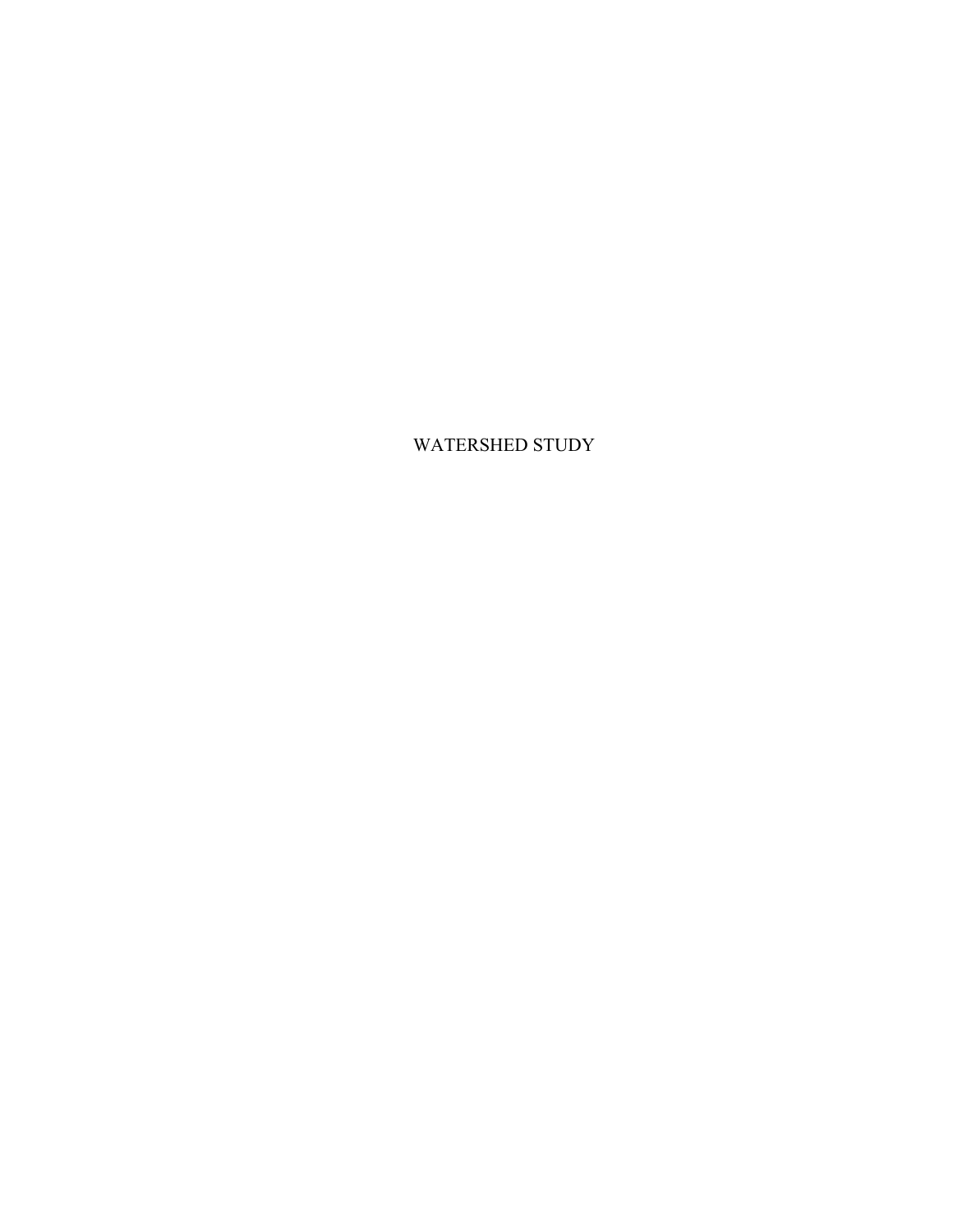#### General Discussion

A preliminary, pre-contract, field investigation was made of the Watershed on April 16, 1971. The investigation indicated there were at least two prime and separate sources of deep mine drainage that contribute to the Acid Mine Drainage pollution of Stony Creek. Both of these known sources are located directly east of Hooversville along Legislative Route 55091. The proposal by Carson Engineers was predicated upon the investigation of these two sources of mine drainage, defined as the Site Evaluation Projects. However, it was determined that if, during the course of the Watershed Study, a more severe singular source of deep mine drainage was found, another study, similar in nature to the ones proposed, would be initiated.

During the fall of 1972, after reviewing the data collected from the sampling programs and the Fish Commission reports along with the availability of deep mine maps, the Wells Creek (4R) Sub-watershed was selected for the three Site Evaluation Projects. The Fish Commission's survey indicated that stocking of game fish had taken place from the headwaters of Stony Creek downstream to the area of Beaverdam Creek, the next major tributary downstream from Wells Creek. However, this stocking was to be sharply reduced, if not entirely eliminated, due to the amount of AMD that was entering Stony Creek from Wells Creek and other smaller tributaries upstream. The probable abatement of AMD from Wells Creek could conceivably alter the decision of the Fish Commission and may even increase the length of Stony Creek that would be stocked. This seems entirely probable since it was found that three of the discharging mines in the Wells Creek watershed contributed 130% of the pollution load as measured at the mouth of Wells Creek. The abatement of these three mines would significantly reduce the acid load in Wells Creek to the point the Fish Commission may also include this stream in its future stocking programs.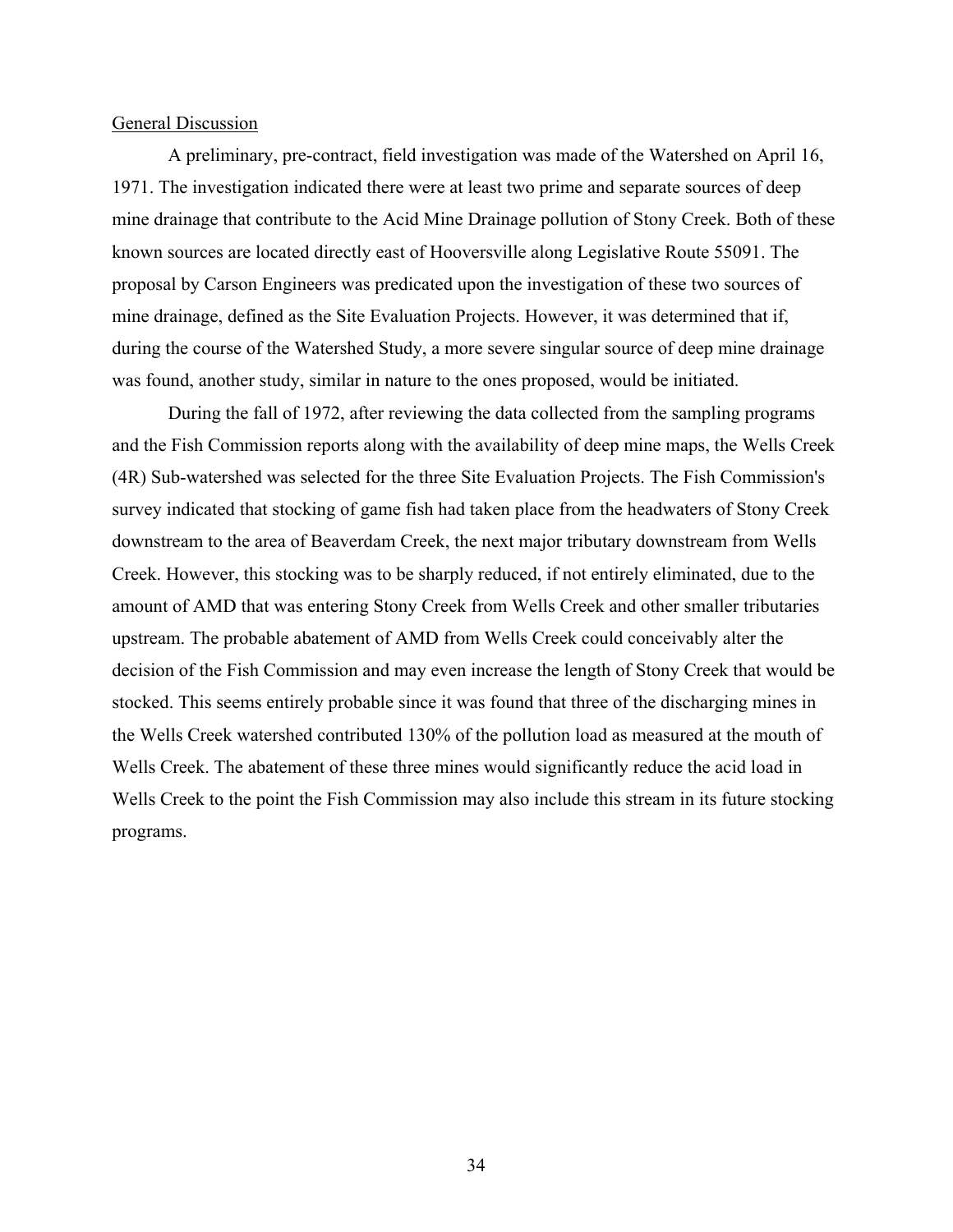The determination of pollution in the main stream, Stony Creek, and the location of the polluting sources have been prime objectives of this study. The investigation of this Watershed was carried out in a number of different phases, not including those extra activities that involved the Site Evaluation Projects. Early sampling of Stony Creek and its main tributaries were taken and analyzed to ascertain the areas of immediate concern. This preliminary sampling was done in October, 1971, shortly after receiving orders from the Department of Environmental Resources to proceed with the execution of the contract. Our source sampling was carried out in two overlapping phases: first, the deep mine discharges, and then the flows from the strip mines with Stony Creek being monitored along with the sampling stations on the primary tributaries during these two phases. Because the flow characteristics of Stony Creek, the primary tributaries and the polluting sources varied during the testing program, it was necessary to correlate the resulting pollution loads during the same periods of time. The percentages of flows and pollution load that each source contributes, found in the "Conclusions and Recommendations by Sub-watersheds" section of this report, reflects this correlation.

Historical data concerning the water quality and the mining activities within the study area were ferreted out and acquired from various local, state, and federal agencies. This information helped focus the study on known pollution sources, and highlighted other problem areas such as a need for improved water supply to the communities along Stony Creek. Aerial photos of the study area were acquired from the United States Department of Agriculture in an effort to aid our field crews to locate and identify strip mines, refuse piles and gob piles.

To better enable us to identify and correlate the information, we subdivided the study area portion of the watershed into sub-watersheds. Starting at Hooversville in the north and proceeding to the headwaters in the south we estab-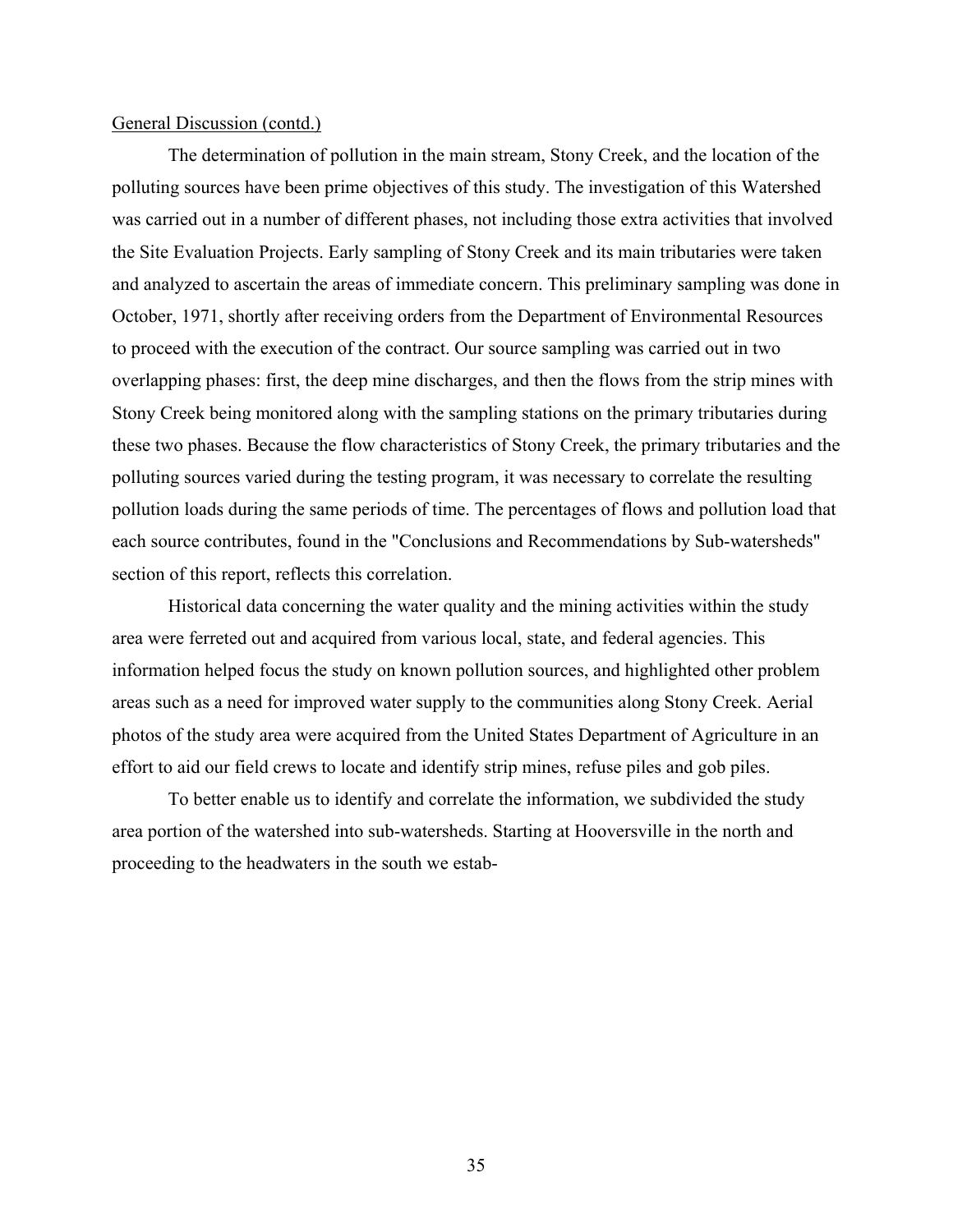lished fifteen (15) sub-watersheds on the left hand side of Stony Creek and eleven (11) subwatersheds on the right hand side. These divisions are not watersheds in the true sense of the word since some of them encompass more than one tributary. However, this subdivision does enable us to locate mining operations and pollution sources with a great amount of speed.

The accumulation of maps for the abandoned deep mines fell short of our expectations. Various sources for these maps were contacted to enable us to acquire as many as possible. Unfortunately, only a small percentage of the potential number of the mine maps could be found. The extent of mining, both deep and strip, within the study area was identified from the Commonwealth records on mining permits and water permits, the acquisitions of available mine maps, but most important, through our field investigations.

These field investigations consisted of several phases. Every road in the watershed was driven to familiarize the crews with the area and to locate the visible deep mines.

The locations of the mines taken from the Commonwealth records were plotted on maps to better enable the field crews to locate all of the mines. In walking to the mines shown on the maps, our field crews found other, unrecorded mine openings, some of which had flows. Talking to the local residents and farmers in the area was another method in locating still more unrecorded flowing mines. Then came the walking of the tributaries which was the final method used in locating flowing mines that could have been missed by the other methods. After each mine was found, its location was sketched in a field book to enable the office personnel to accurately record the opening on a map. Following the locating of a flowing opening, a weir was placed as close to the source as possible. It then became part of our regular monthly sampling program.

The Commonwealth records indicated 199 mines in the study area. Our field crews, however, found 443 mine openings with 160 of them having flows of one gallon per minute or

36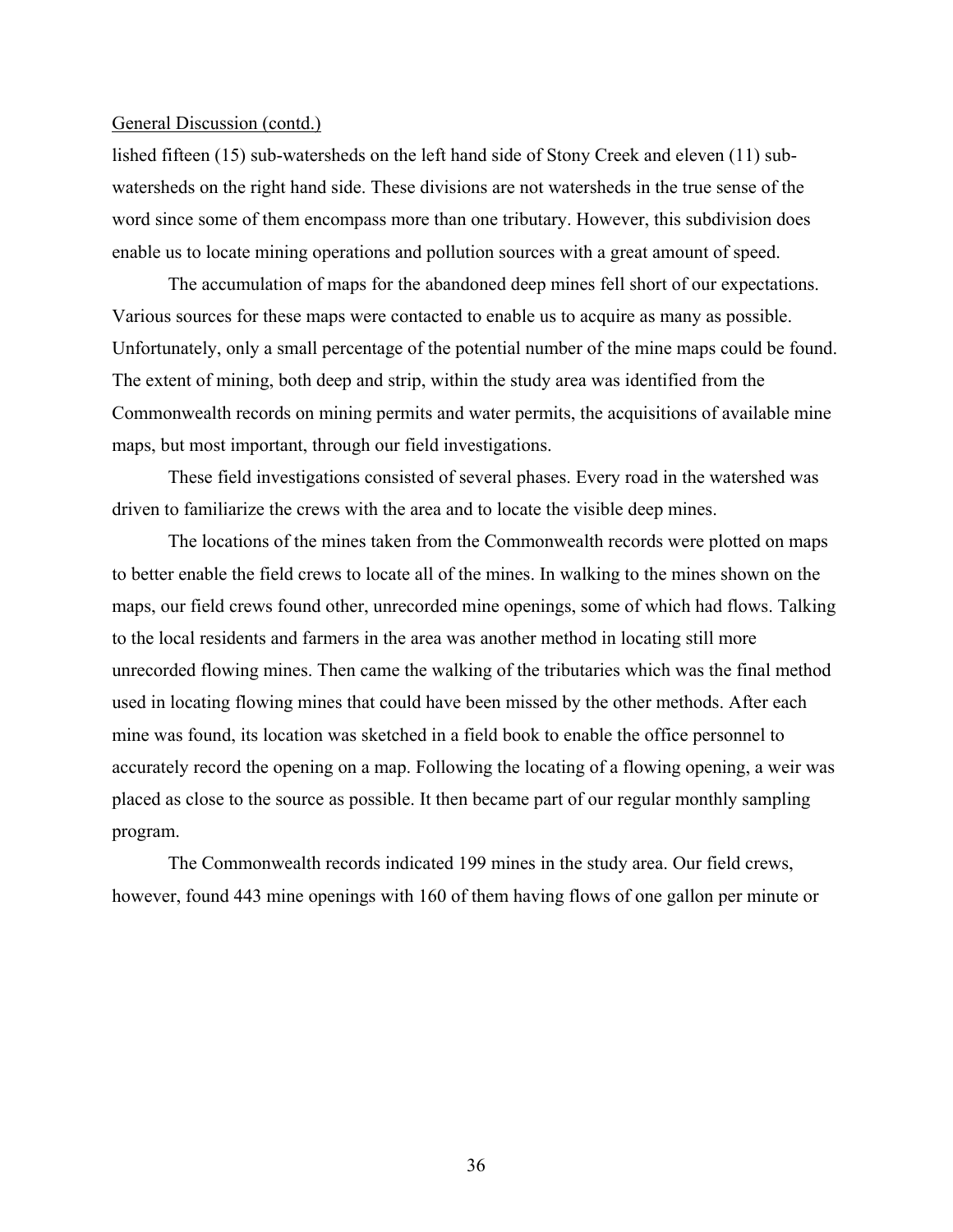#### greater.

The location and investigation of deep mines was made simultaneously with the selection and cross-sectioning of 10 permanent monitoring stations along the 23 mile length of Stony Creek. In addition to the stations on the main stream, 41 of the primary tributaries were either cross-sectioned or had weirs placed as close to its mouth as possible. These too became part of our monthly monitoring program.

This monitoring program, scheduled for twelve months, gave a continual picture of pollution activities along the entire length of the stream, and helped to determine those areas in the Watershed that were most affected by pollution, and thus served as a guide for determining areas that are most critical to this study. The twelve month testing period was extended to eighteen months due to the number of additional mines located by our field crews. During the sampling period, flow measurements were taken along with the field pH and temperature. The bottle sample was sent to the laboratory for analysis of pH, acidity, alkalinity, ferrous iron, total iron, sulfates, and hardness.

The location and investigation of surface or strip mines activity along with refuse and gob piles within the Watershed was started approximately six (6) months after the start of the investigation of the deep mines. The actual location of these areas was accomplished with much the same methods employed by our field crews as with the deep mines. We had received additional help, in this phase, from the Department of Agriculture field office, along with a revision of aerial photographs and our own observations by airplane. Although the records from the Commonwealth indicate there have been two hundred fourteen (214) separate strip mines in the Study area, it is difficult, at times, to determine where one operator started his mining activates and another left off. It is for this reason that a noticeable difference between the number of mines on the state records and the number we have found through our field investigations exists.

37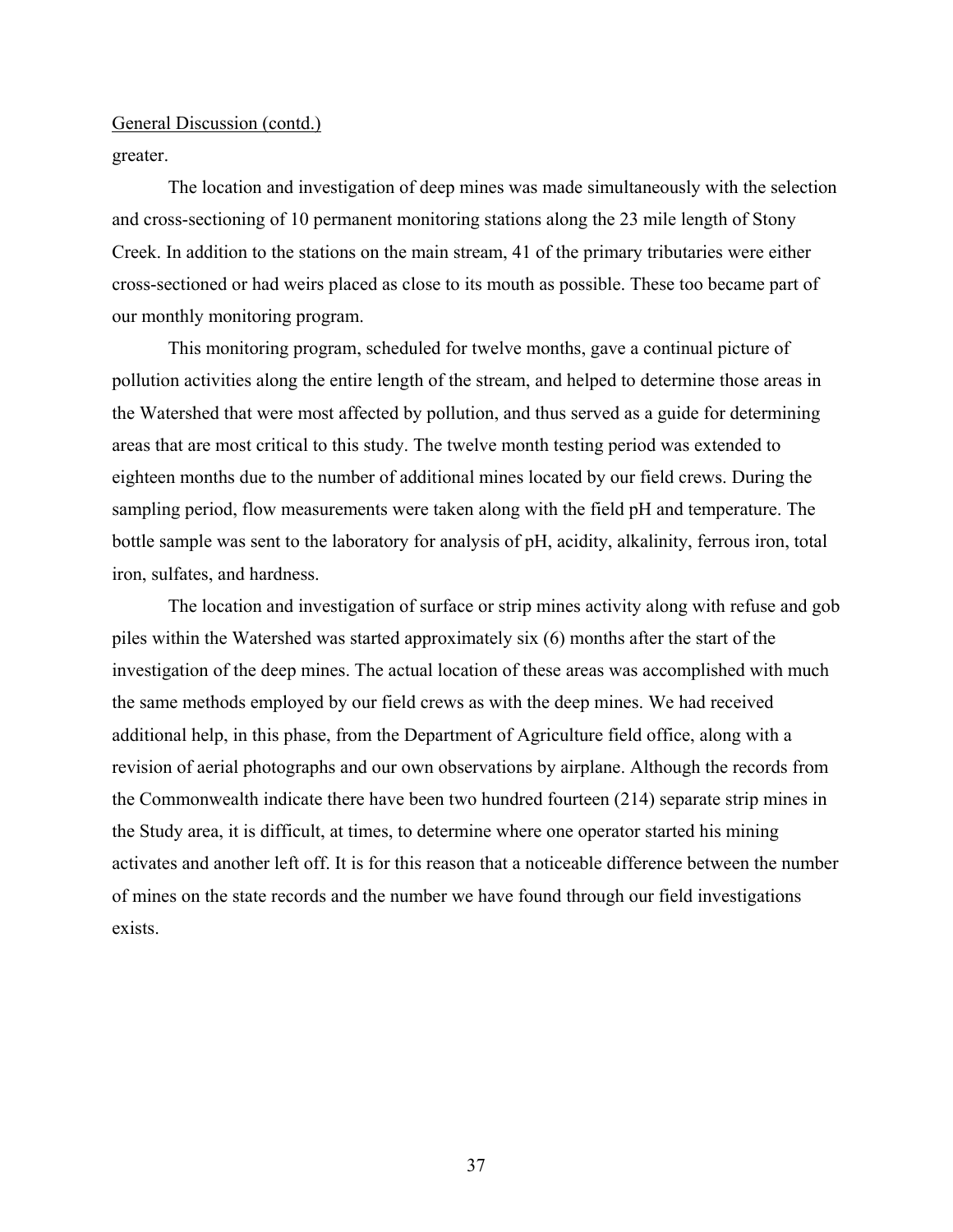To date we have located 151 strip mines having 213 flows.

After the sampling and monitoring stations were established, they were staked, flagged, and marked for future identification. Detail sketches were prepared of each sample location that was part of our monitoring program.

A biological report is enclosed which has furnished us with a valuable tool, when interpreted, for evaluating the degree of mine drainage pollution, and can be found in the section titled "Water Quality Criteria".

A method for analyzing the results of the water sampling program was necessary in order to determine a priority or severity rating for each pollution source or area. A discussion of this analysis method is enclosed and is found in the sub-section titled "Pollution Indexing".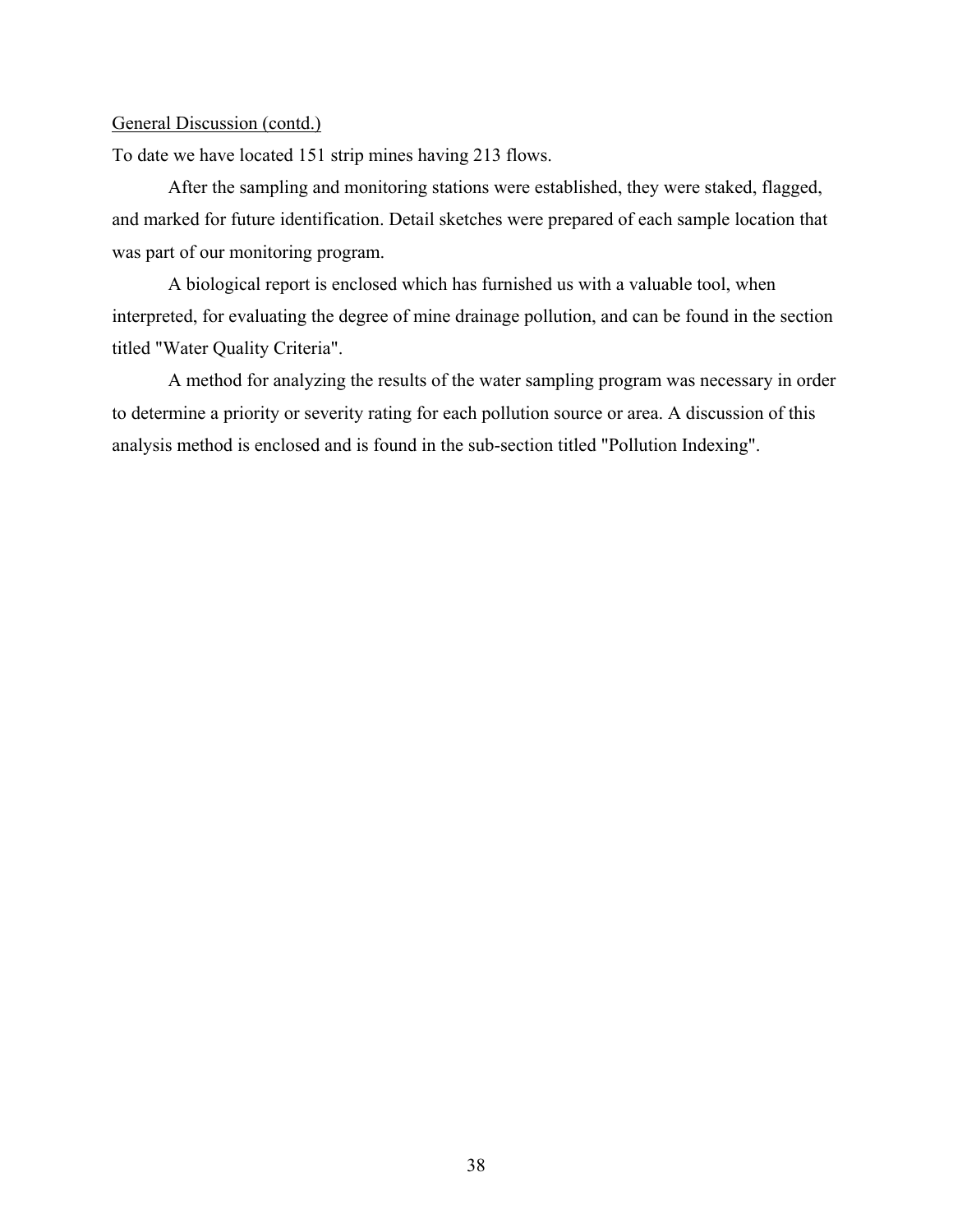#### Pollution Indexing

The designation of any mine flow or area as a source of pollution involves considerable judgment of the various parameters, e.g.: flow, pH, net acidity, total iron, etc., especially if the sources of pollution are to be determined and catalogued in order of severity. To make this determination, a system has been established whereby it is possible to make a judgment using any combination or all of the parameters involved. This is accomplished by assigning each parameter a number designation, known as the pollution rating, in a range from 0 to 10; the assigned numbers being dependent upon the severity of the particular parameter in parts per million, as shown in the following table.

#### TABLE 1

| Net Acidity | Ferrous $\&$                                                                          | Sulfate $\&$ | Pollution |
|-------------|---------------------------------------------------------------------------------------|--------------|-----------|
| (Cold)      | Total Iron                                                                            | Hardness     | Rating    |
|             |                                                                                       |              |           |
|             |                                                                                       |              |           |
|             | $31 - 75$ ----------------- $1.1 - 10$ --------------- $251 - 350$ ---------------- 2 |              |           |
|             | 76 - 150 --------------- 10.1 - 25 ------------- 351 - 450 ---------------- 3         |              |           |
|             | $151 - 300$ ------------- $25.1 - 75$ ------------- $451 - 550$ --------------- 4     |              |           |
|             | $301 - 400$ -------------75.1 - 125 ------------ 551 - 650 ---------------- 5         |              |           |
|             | $401 - 500$ ------------- $125.1 - 175$ ----------- $651 - 750$ ---------------- $6$  |              |           |
|             | $501 - 600$ ------------ $175.1 - 225$ ----------- $751 - 850$ ---------------- 7     |              |           |
|             | $601 - 700$ ------------225.1 - 275 ----------- 851 - 950 -------------------- 8      |              |           |
|             | $701 - 800$ ------------275.1 - 325 ---------- 951 - 1050 --------------- 9           |              |           |
|             | $801+$ ------------------- $325.1+$ --------------- $1051+$ ------------------ 10     |              |           |

The Pollution Rating Number for  $pH = 10.0 - pH$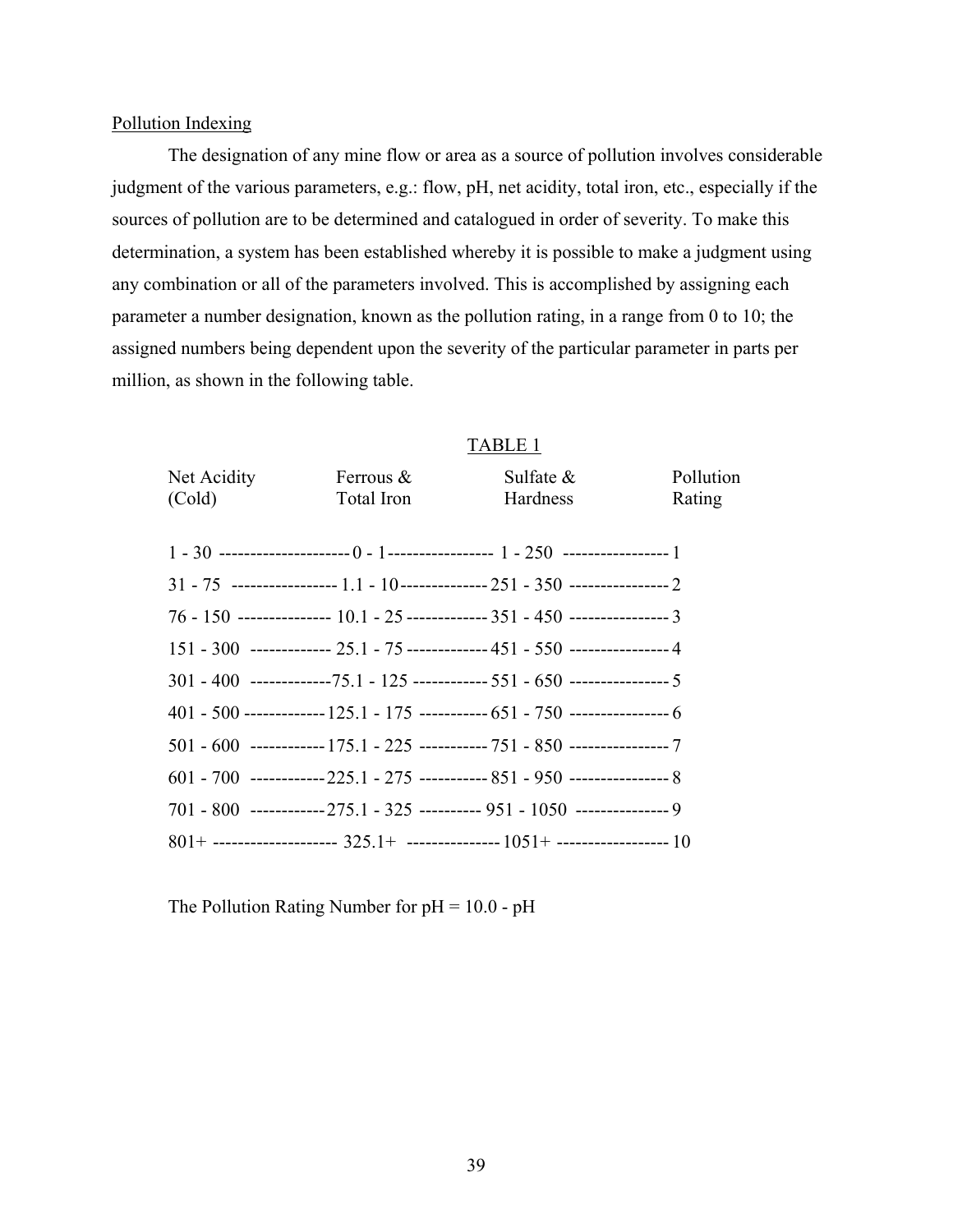The volume of flow was also assigned a pollution rating number ranging from 0.1 to 10; the assigned number being proportional to the volume of flow in gallons per minute as shown in the following table. The flow rates were considered to have a multiplicative effect upon the summation of assigned parameter values for the pollution sources.

| Flow<br><b>GPM</b> | Multiplier | Flow<br><b>GPM</b> | Multiplier |
|--------------------|------------|--------------------|------------|
| $1 - 75$           | 0.1        | 1801 - 1875        | 2.5        |
| $76 - 150$         | 0.2        | 1826 - 1950        | 2.6        |
| $151 - 225$        | 0.3        | 1951 - 2025        | 2.7        |
| $226 - 300$        | 0.4        | $2026 - 2100$      | 2.8        |
| $301 - 375$        | 0.5        | 2101 - 2175        | 2.9        |
| $376 - 450$        | 0.6        | $2176 - 2250$      | 3.0        |
| $451 - 525$        | 0.7        | 2251 - 2325        | 3.1        |
| $526 - 600$        | 0.8        | $2326 - 2400$      | 3.2        |
| $601 - 675$        | 0.9        | 2401 - 2475        | 3.3        |
| $676 - 750$        | 1.0        | 2476 - 2550        | 3.4        |
| 751 - 825          | 1.1        | $2551 - 2625$      | 3.5        |
| $826 - 900$        | 1.2        | $2626 - 2700$      | 3.6        |
| $901 - 975$        | 1.3        | 2701 - 2775        | 3.7        |
| $976 - 1050$       | 1.4        | 2776 - 2850        | 3.8        |
| $1051 - 1125$      | 1.5        | 2851 - 2925        | 3.9        |
| $1126 - 1200$      | 1.6        | $2926 - 3000$      | 4.0        |
| 1201 - 1275        | 1.7        | $3001 - 3075$      | 4.1        |
| $1276 - 1350$      | 1.8        | $3076 - 3150$      | 4.2        |
| 1351 - 1425        | 1.9        | $3151 - 3225$      | 4.3        |
| $1426 - 1500$      | 2.0        | 3226 - 3300        | 4.4        |
| 1501 - 1575        | 2.1        | 3301 - 3375        | 4.5        |
| $1575 - 1650$      | 2.2        | 3376 - 3450        | 4.6        |
| $1651 - 1725$      | 2.3        | 3451 - 3525        | 4.7        |
| 1726 - 1800        | 2.4        | 3526 - 3600        | 4.8        |

TABLE 2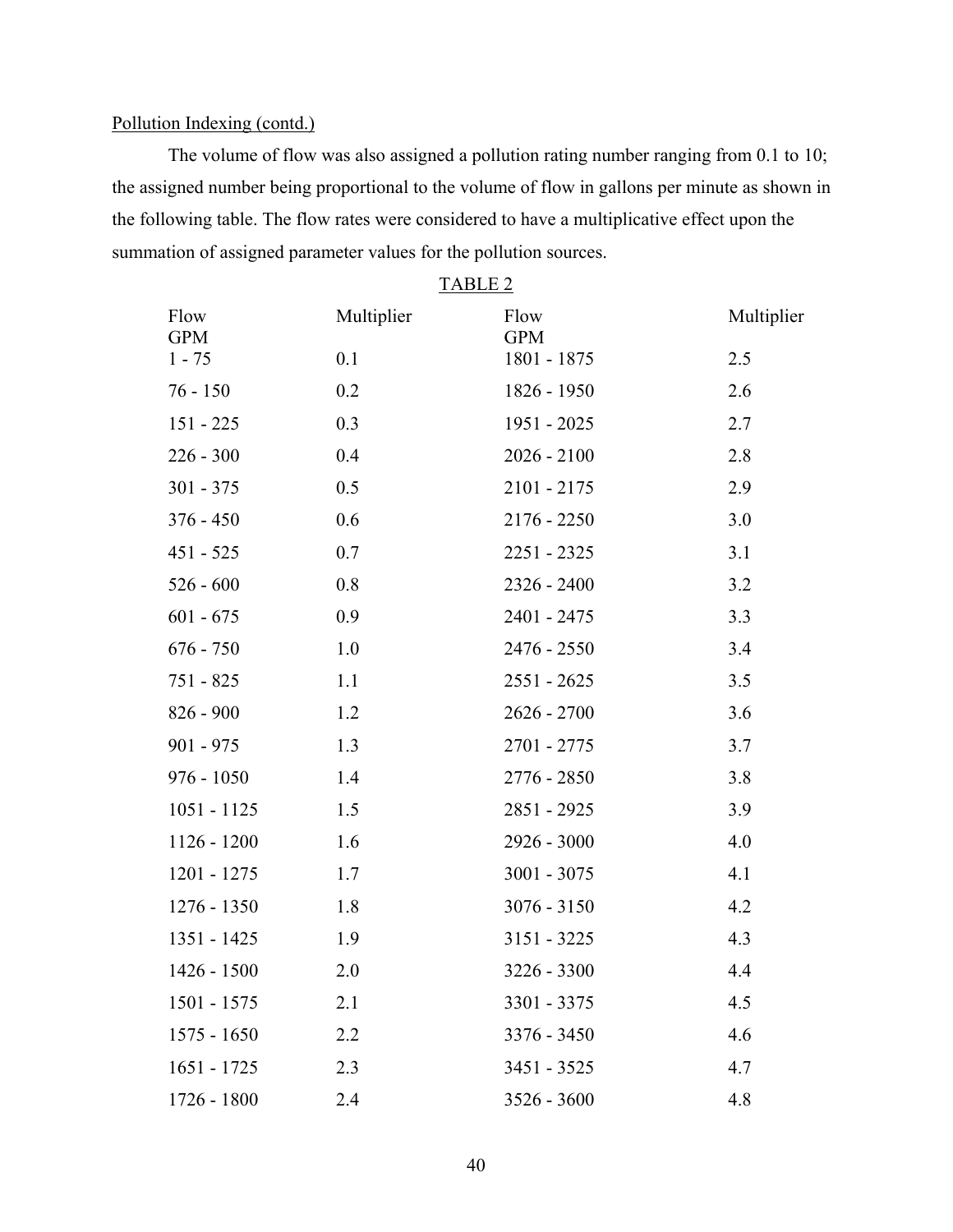5551 - 5625 7.5 5626 - 5700 7.6 5701 - 5775 7.7 5776 - 5850 7.8 5851 - 5925 7.9  $5926 - 6000$  8.0

| TABLE 2 (contd.)   |                          |                   |            |
|--------------------|--------------------------|-------------------|------------|
| Flow<br><b>GPM</b> | Multiplier<br><b>GPM</b> | Flow              | Multiplier |
| $3601 - 3675$      | 4.9                      | $6001 - 6500$     | 8.1        |
| $3676 - 3750$      | 5.0                      | 6501 - 7000       | 8.2        |
| 3751 - 3825        | 5.1                      | 7001 - 7500       | 8.3        |
| 3826 - 3900        | 5.2                      | 7501 - 8000       | 8.4        |
| 3901 - 3975        | 5.3                      | $8001 - 8500$     | 8.5        |
| 3976 - 4050        | 5.4                      | 8501 - 9000       | 8.6        |
| $4051 - 4125$      | 5.5                      | $9001 - 9500$     | 8.7        |
| $4126 - 4200$      | 5.6                      | $9501 - 10,000$   | 8.8        |
| $4201 - 4275$      | 5.7                      | $10,001 - 10,500$ | 8.9        |
| 4276 - 4350        | 5.8                      | $10,501 - 11,000$ | 9.0        |
| 4351 - 4425        | 5.9                      | $11,001 - 11,500$ | 9.1        |
| $4426 - 4500$      | 6.0                      | $11,501 - 12,000$ | 9.2        |
| 4501 - 4575        | 6.1                      | $12,001 - 12,500$ | 9.3        |
| 4576 - 4650        | 6.2                      | $12,501 - 13,000$ | 9.4        |
| $4651 - 4725$      | 6.3                      | $13,001 - 13,500$ | 9.5        |
| $4726 - 4800$      | 6.4                      | $13,501 - 14,000$ | 9.6        |
| 4801 - 4875        | 6.5                      | $14,001 - 14,500$ | 9.7        |
| 4876 - 4950        | 6.6                      | $14,501 - 15,000$ | 9.8        |
| 4951 - 5025        | 6.7                      | $15,001 - 15,500$ | 9.9        |
| $5026 - 5100$      | 6.8                      | $15,501+$         | 10.0       |
| $5101 - 5175$      | 6.9                      |                   |            |
| $5176 - 5250$      | 7.0                      |                   |            |
| 5251 - 5325        | 7.1                      |                   |            |
| 5326 - 5400        | 7.2                      |                   |            |
| 5401 - 5475        | 7.3                      |                   |            |
| 5476 - 5550        | 7.4                      |                   |            |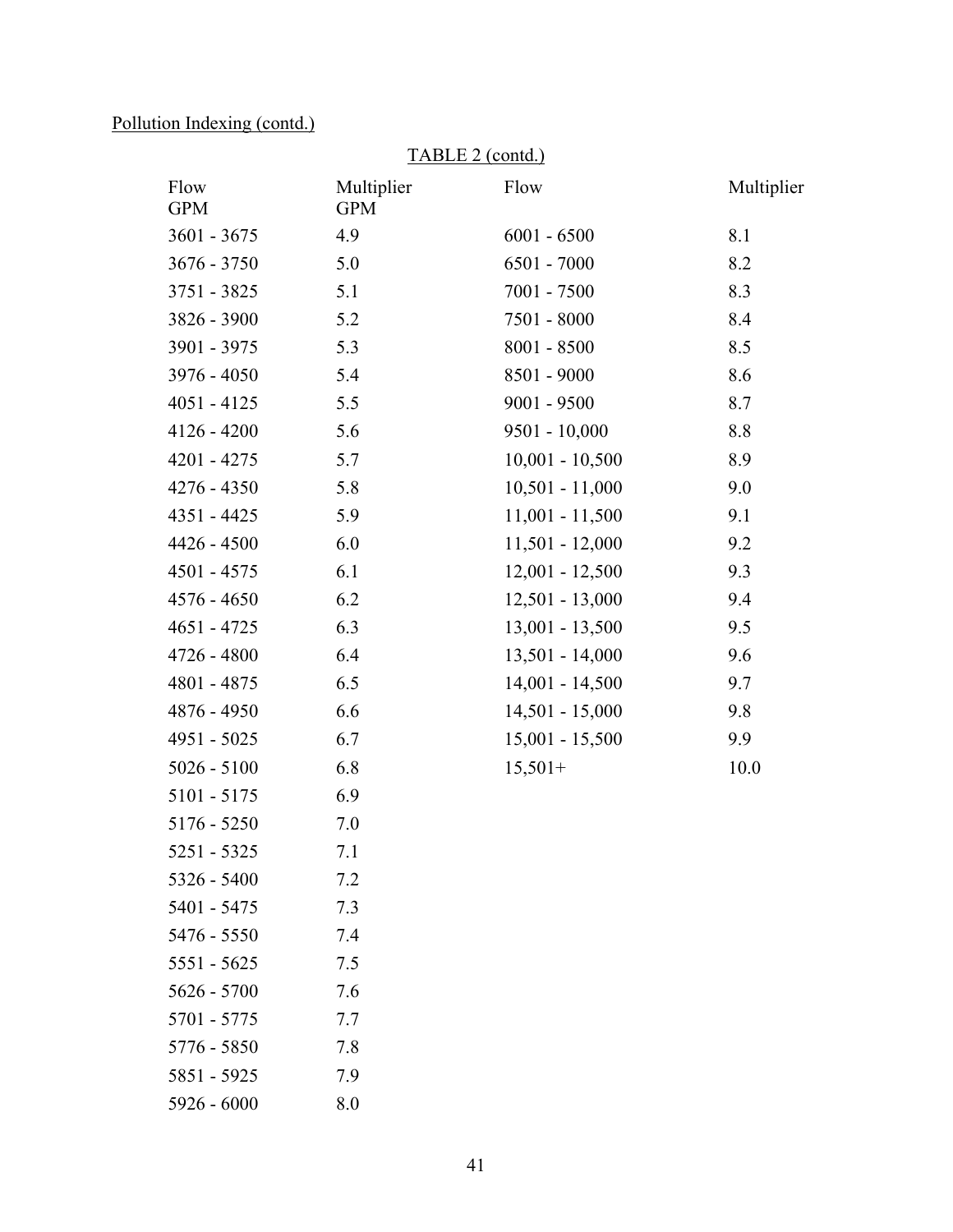The resulting summation of any combination or all of the parameters times the multiplier allows us to determine what we call a "Pollution Index Number".

(pH+Net Cold Acidity+Ferrous Iron+Total Iron+Sulfate+Hardness X GPM = PIN or Pollution Index Number.)

However, for this report, in accordance with the criteria set forth by the Department of Environmental Resources

i.e. pH - less than 6.0

Acidity - any amount of net acidity

Total Iron - exceeding 7.0 PPM

we will only use the pollution rating numbers and multiplier for the following parameters:

pH less than  $6.0 +$  Net Cold Acidity + Total Iron exceeding 7.0 PPM X Gallons per minute = PIN or Pollution Index Number.

This establishment of a pollution index number well satisfies the requirements of this report for identifying and arranging in order the severity of pollution sources within the study area and is an extremely valuable tool in highlighting areas of AMD pollution. It is not necessarily a priority list for doing work, but only an overview of the whole watershed as far as the magnitude of AMD pollution is concerned. The priorities for doing work are listed in the section titled "Conclusions and Recommendations by Sub-watersheds" and are established on a cost, i.e. dollars per pound of acid abated, basis.

There are individual lists for each sub-watershed accompanied by the estimated costs that were used to set the priorities. It must be pointed out that remedial measures of these sources can only be scheduled after the feasibility for abatement has been determined.

Many other parameters could be introduced into the system, such as closeness of the pollution source to human habitation, closeness to recreational areas, etc. However,

42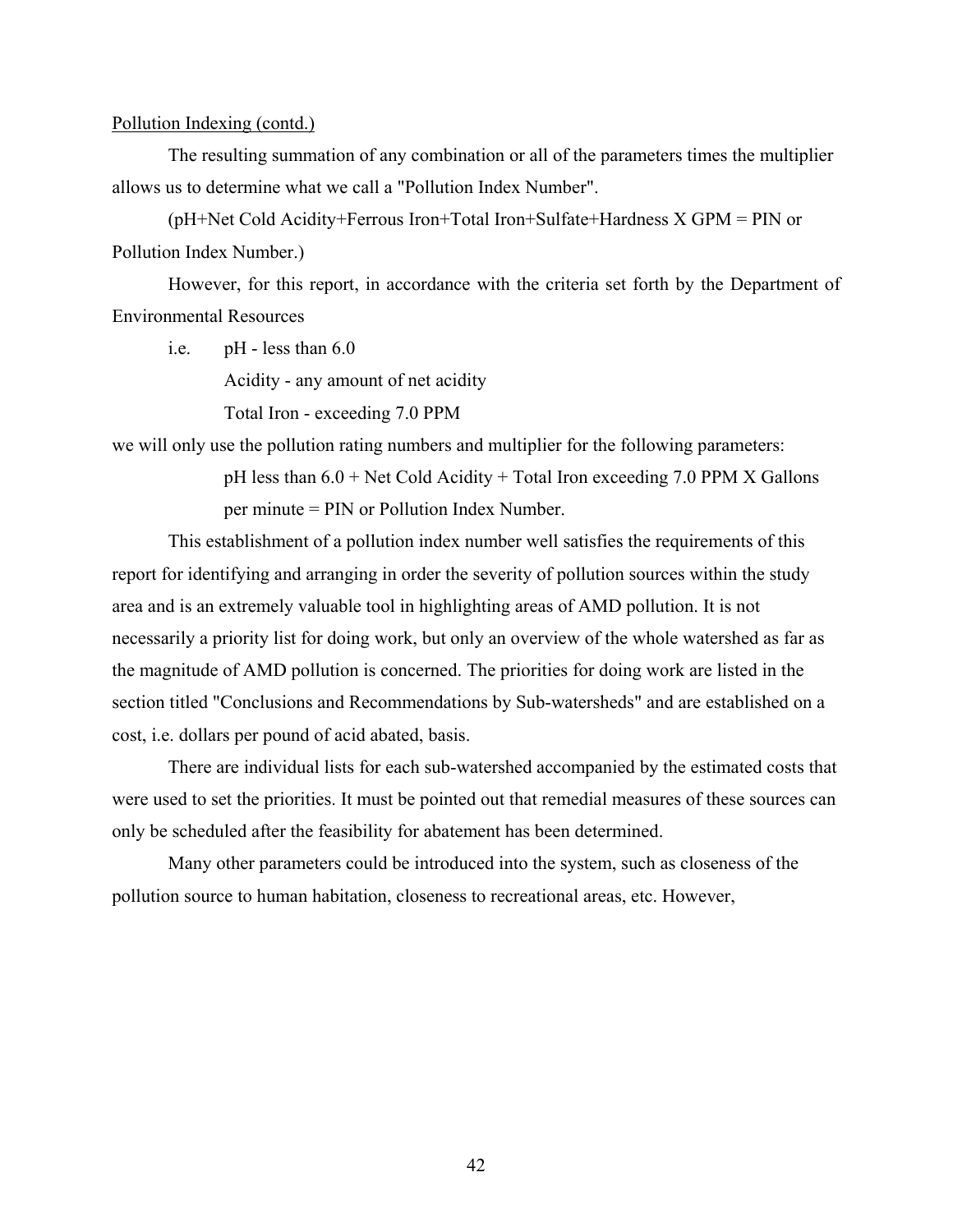the addition or deletion of parameters must be a matter of judgment for each individual case.

In view of the fact that the polluting sources are ranked on a cost basis, the following two tables only include the ranking of the monitoring stations on the main stem, Stony Creek, and the polluting tributaries feeding Stony Creek.

### TABLE 3

### MONITORING STATIONS ON THE MAIN STEM OF STONY CREEK THAT ARE POLLUTED by Rank Using Four Parameters pH, Net Cold Acidity, Total Iron and Flow

| Rank | <b>Station</b><br>Number | Distance Up-stream<br>from Hooversville | Pollution Index<br>Number |
|------|--------------------------|-----------------------------------------|---------------------------|
|      | SC <sub>1</sub>          | 0 miles                                 | 78                        |
| 2    | SC <sub>3</sub>          | 4.41 miles                              | 76                        |
| 3    | SC <sub>2</sub>          | 2.94 miles                              | 74                        |
| 4    | SC <sub>5</sub>          | 9.38 miles                              | 60                        |
| 5    | SC <sub>6</sub>          | 9.64 miles                              | 57                        |
| 6    | SC <sub>4</sub>          | 6.11 miles                              | 54                        |